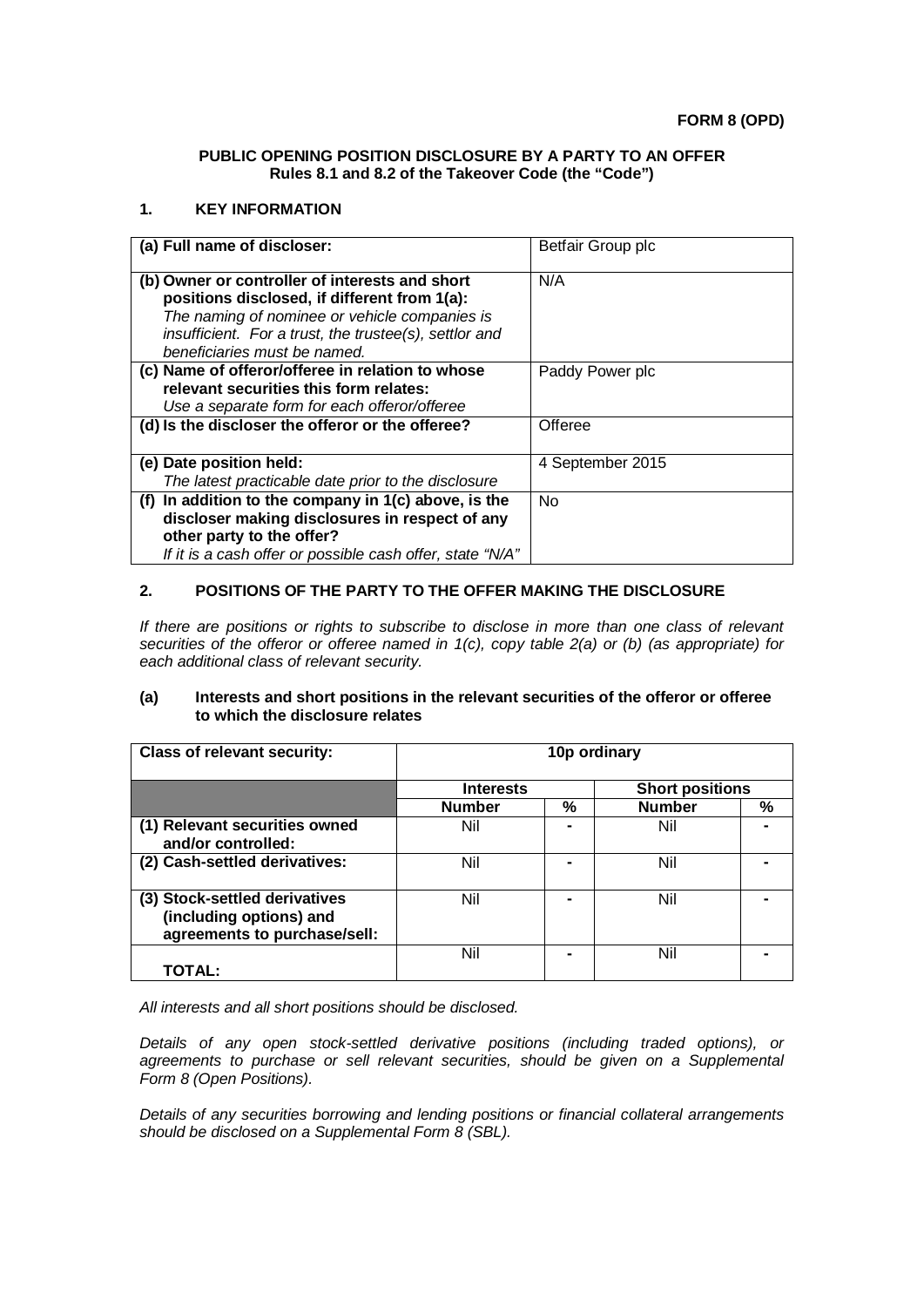### **(b) Rights to subscribe for new securities**

| Class of relevant security in relation to<br>which subscription right exists: | N/A |
|-------------------------------------------------------------------------------|-----|
| Details, including nature of the rights                                       | N/A |
| concerned and relevant percentages:                                           |     |

#### **3. POSITIONS OF PERSONS ACTING IN CONCERT WITH THE PARTY TO THE OFFER MAKING THE DISCLOSURE**

**Details of any interests, short positions and rights to subscribe (including directors' and other employee options) of any person acting in concert with the party to the offer making the disclosure:**

a) Beneficial holdings of directors of Betfair Group plc in clogged shares of Paddy Power plc with an end date of 14 March 2016

| <b>Name</b>           | <b>Position</b>                   |        | Number of shares   Percentage holding |
|-----------------------|-----------------------------------|--------|---------------------------------------|
| <b>Breon Corcoran</b> | <b>Chief Executive</b><br>Officer | 37,710 | $0.00\%$                              |

*Details of any open stock-settled derivative positions (including traded options), or agreements to purchase or sell relevant securities, should be given on a Supplemental Form 8 (Open Positions).*

*Details of any securities borrowing and lending positions or financial collateral arrangements should be disclosed on a Supplemental Form 8 (SBL).*

### **4. OTHER INFORMATION**

### **(a) Indemnity and other dealing arrangements**

**Details of any indemnity or option arrangement, or any agreement or understanding, formal or informal, relating to relevant securities which may be an inducement to deal or refrain from dealing entered into by the party to the offer making the disclosure or any person acting in concert with it:**

*Irrevocable commitments and letters of intent should not be included. If there are no such agreements, arrangements or understandings, state "none"*

None

# **(b) Agreements, arrangements or understandings relating to options or derivatives**

**Details of any agreement, arrangement or understanding, formal or informal, between the party to the offer making the disclosure, or any person acting in concert with it, and any other person relating to:**

**(i) the voting rights of any relevant securities under any option; or**

**(ii) the voting rights or future acquisition or disposal of any relevant securities to which any derivative is referenced:**

*If there are no such agreements, arrangements or understandings, state "none"*

None